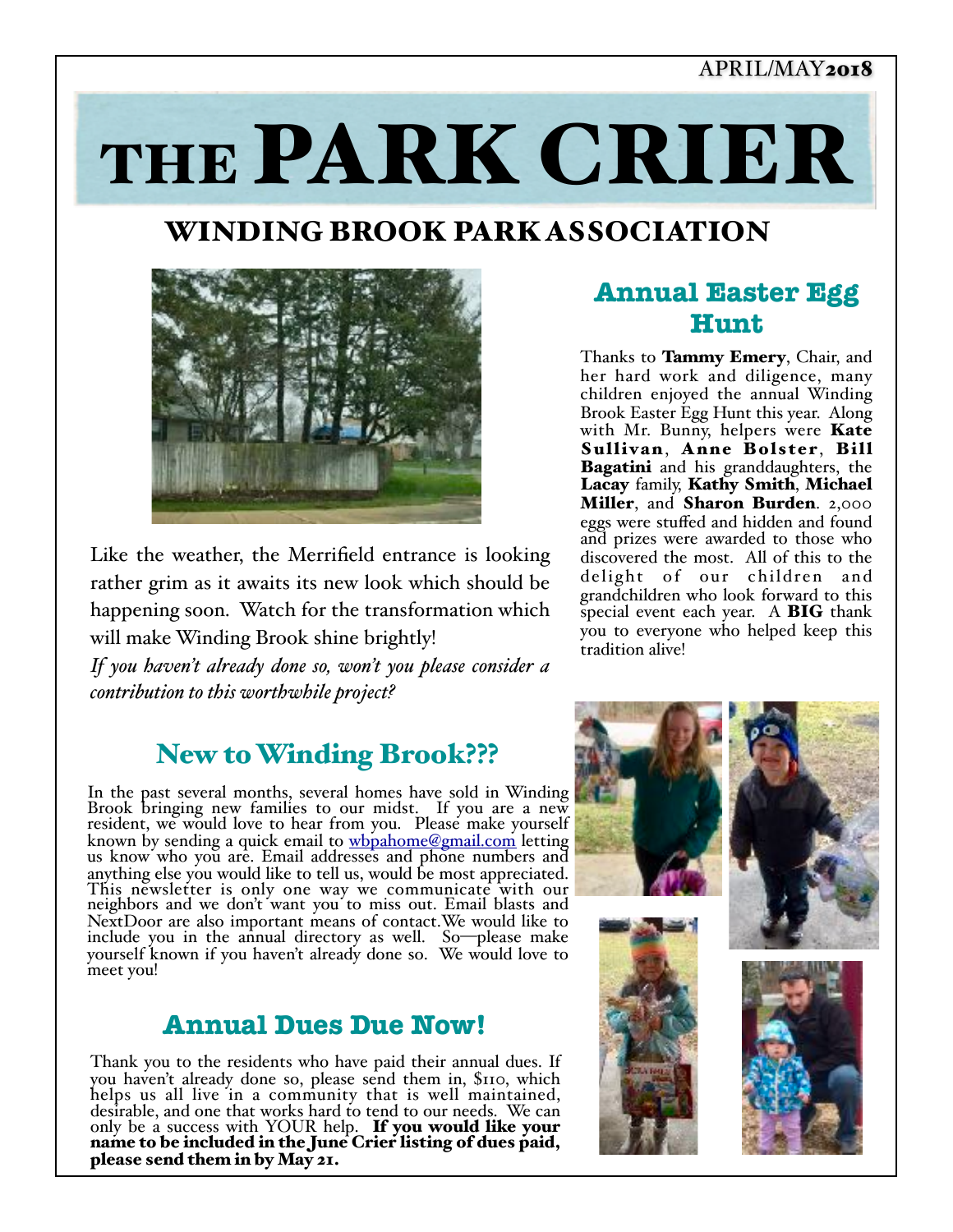## Presidents Corner

*Due to Michael Miler's father's ilness and subsequent passing, I am listing here some of the issues that Michael has addressed in the last month or so via Nextdoor posts or email blasts—al continue to be relevant and worthy of our attention.*

Neighbors have expressed<br>frustration over the frustration condition of our neighborhood streets. It is the County that is responsible for our streets and not the Winding Brook Park Association. Michael contacted the County and they assured him that they would be out to assess and repair as necessary. I think we have seen some evidence that some of the repairs have been done. Thank you, Michael, for getting on top of this!

Leaf pickup continues to be a challenge for all of us and hopefully you were able to schedule your leaf pick up since your leaves would only be removed by request.

Please be considerate and watch your speed. It is easy<br>to get distracted these days so please do your best to stay focused when traveling down our streets. When you pay attention, it is surprising to see how many of us are guilty of flying through the neighborhood. Please do your part and watch your speed.

*Michael wil be back next month. Look for his column then.*

# WBPA Board

*Michael Miller, President Tammy Emery, Vice President Laurel Eslinger, Secretary Bill Bagatini, Treasurer*

Sharon Burden—George Cressy III—Cory Hankins— Josh Higginbotham—Scott Kachmarik—Kathy Smith— John Voor—Zach Dripps

# **New Board Members**



George Cressy, III was recently elected to serve a three-year term on the<br>Winding Brook Park<br>Association Board of Association Directors. George, an attorney, has lived here all of his life with a short absence studying and graduating from the University of Dayton. "I didn't think one of my first official acts as a Board member would be carrying away the Merrifield entrance sign! But Josh Higginbotham and I removed it to make way for the new stone sign and brickwork. Bill Bagatini is quickly bringing me up to speed on Treasurer duties (when Bill steps down in January, George will assume those responsibilities.) I am thoroughly enjoying working with all of the officers and members of the Board."



Joining George is Zach **Dripps** who resides at 15685 Winding Brook. "I was excited about moving my family to this neighborhood and am honored to be on the Board. I look forward to helping this year with the exciting activities and getting to know my neighbors." Zach works for the Michigan Council on Government, a regional planning organization.

# Winding Brook in Bloom

It is almost time to get ready for the *Sixth Annual Winding Brook in*  **Bloom** which will be in July! After a very hard winter and a rainy, and yes, snowy spring, our front yards are looking like they may need some extra care this year to get them in shape. With a little weeding, trimming, edging, planting and mulching, they will be competition ready and your front yard may be the next recipient of Best Front Yard. For those of you who are new, this is an annual friendly competition that recognizes those yards that stand out in our neighborhood and in a very good way! Awards are also given for Best Use of Flowers, Best Mailbox, Best Container Gardening, Best Use of Foliage and Most Improved. The latter category is for those of you who moved here after last July and have documentation of the dramatic improvements you have made to your front yard. Gift cards from local garden centers will be awarded as well as banners indicating which homes reign supreme in these categories. So—ready, set, plant!

## Graduations

Do you have a student in your family who is graduating from high school or college who you would like to recognize? Please send by May 23 their information including school, future plans and anything else you would like to say about them to [wbpahome@gmail.com](mailto:wbpahome@gmail.com). They will be recognized in the next Crier.

Board of Director's Meeting

Wednesday, May 16 6:30pm

Location: 15635 Hearthstone Drive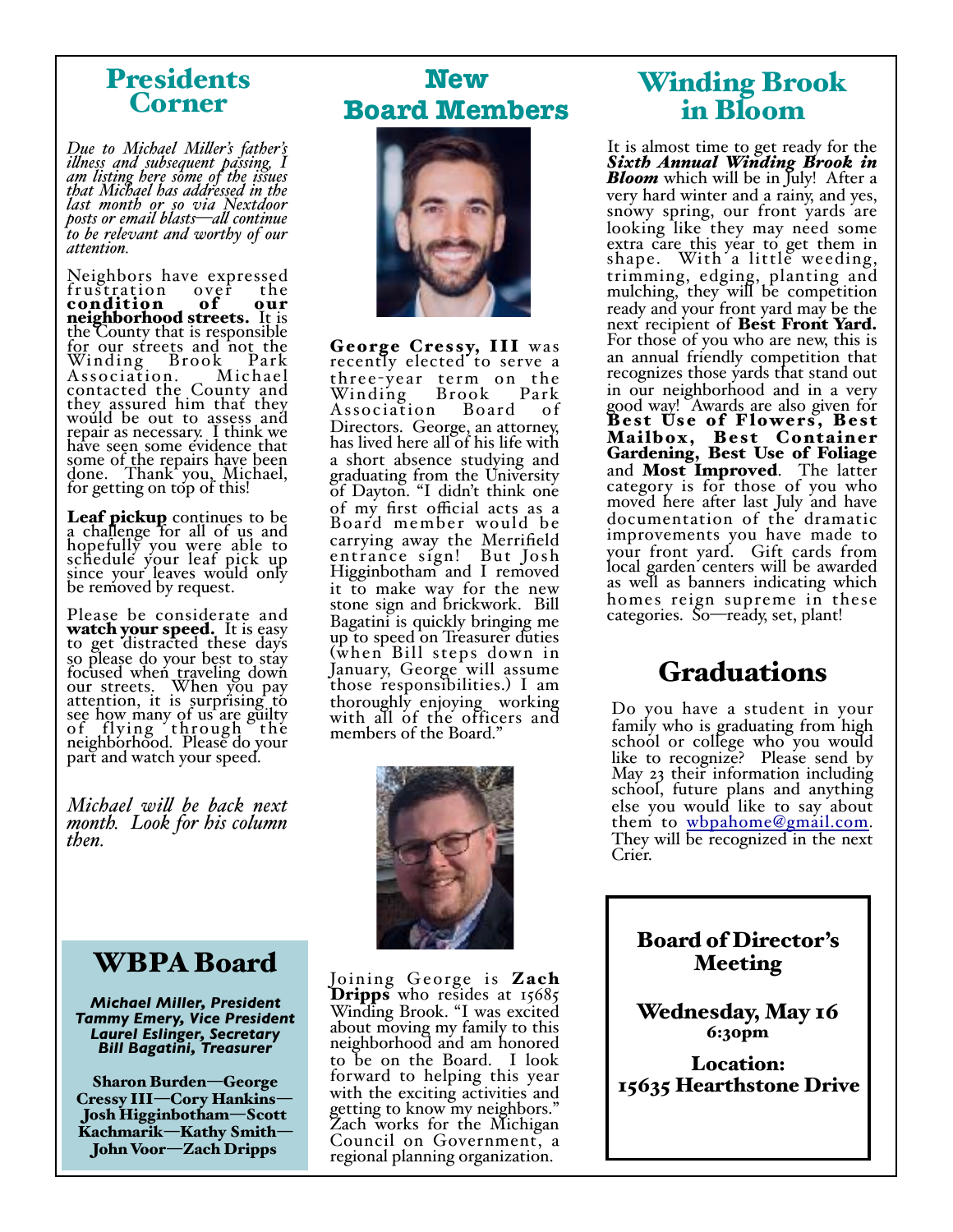

Almost everyday, your Winding Brook neighbors are signing up to keep better informed. For those of you who have already joined, you know Nextdoor's value as a tool that is helping to connect our neighborhood. If you had previously joined our now defunct neighborhood alert system, please know that it has been replaced with Nextdoor which is a private online network based on address so it is exclusive to Winding Brook unless you choose to include surrounding neighborhoods. Your<br>choice. This is now the vehicle that is This is now the vehicle that is used to alert you when there is something urgent that you should know regarding safety issues, upcoming meetings, events, items for sale, lost pets, etc.

Please consider signing up if you haven't already done so. It is well worth it and will help keep your family safe, informed, and up to date on our neighborhood. Just log into our website at <u>windingbrookpark.com</u>. Look for the link in the upper right corner. It is faint so look hard!

## Thank You!

A big thank you to Bill Bagatini and his granddaughters who took on the task this year to get the dues notices out to everyone.

And, our appreciation and thanks is boundless for Mary Lou Cressy who tackled the dues notices-both the initial mailing each year and subsequent 'reminder' mailings— as needed. Mary Lou did this for many years and has now decided to 'retire' from this task.

Thank you all for serving Winding Brook in this important way!

# **AROUND THE PARK**

#### Welcome!

Brent and Katie McKnight<br>are the new residents at 15668 Embers Drive. They moved to Winding Brook from South Bend. Brent is in sales at Forest River and Katie is a recruiter with Harmony Health. When they have a moment, they enjoy attending sporting events.

New residents at 15685 Embers are Bill and Sherri Ribera who have four children-two will be living here- as well as Bugsy, a Boston Terrier/French Bulldog mix who is reported to be quite entertaining! They recently moved here from Danville, CA. Bill just started working in Development at Notre Dame and Sherri is the Director for Special Events and Projects with Trov.

#### Congratulations and Thanks…

to Wayne Miller who retired this winter from a long career with the Mishawaka Post Office. Wayne, we thank you and wish you joy and relaxation and please know how much we miss you. It is just not the same without you.

#### **Condolences**

Our deepest sympathy is extended to residents **John** and Gwen DeLee and Phillip and Monique DeLee who recently lost their son and brother, **Paul De Lee**. Paul leaves behind two children and several siblings who grieve his passing. Paul grew up here and graduated from St. Joseph High School where he excelled in cross country and wrestling and later attended Southwest Michigan College on a wrestling scholarship. He was very successful in retail management and led his industry bringing every store he managed to the top in sales. He was laid to rest beside his maternal grandparents, Eugene and Mildred Hill who were long time Winding Brook residents.

Condolences to Michael Miller and his family on the loss of his father, Michael 'Mike' Miller, Sr. (Mr. Miller was the son of Clem Miller who was one of the founding fathers of Winding Brook.) Several of Mike's siblings are your neighbors and our condolences are also extended to them: Beverly Bradley, Wayne Miller, Virginia Gionfriddo, Pat Trimberger. Mike was employed as an estimator and project manager for many years. After retirement, he began working for his sons, starting a new career with SMART Systems. He loved ND, golf, and spending time with his wonderful family.

#### Winding Brook Park Entrance Beautification Project

Please **circle** your choice of sponsorship:

- **•Legacy \$5,000+**
- **•Platinum \$1,000-4,990**
- **•Gold \$500-999**
- **•Silver \$250-499**
- **•Bronze \$100-249**
- •**Copper (under \$100)**

•Please make checks payable to **WBPA** and mail to:

#### **PO Box 6566 South Bend, IN 46660-6566**

**Name** as you would like it to appear in Crier and website- (indicate if you would like it to be anonymous)

\_\_\_\_\_\_\_\_\_\_\_\_\_\_\_\_\_\_\_\_\_\_\_\_\_\_\_\_\_\_\_\_\_\_\_\_\_\_\_\_\_\_\_\_\_\_\_\_\_\_\_\_\_\_

Address\_\_\_\_\_\_\_\_\_\_\_\_\_\_\_\_\_\_\_\_\_\_\_\_\_\_\_\_\_\_\_\_\_\_\_\_\_\_\_\_\_\_\_\_\_\_\_

Email\_\_\_\_\_\_\_\_\_\_\_\_\_\_\_\_\_\_\_\_\_\_\_\_\_\_\_\_\_\_\_\_\_\_\_\_\_\_\_\_\_\_\_\_\_\_\_\_\_

Phone\_\_\_\_\_\_\_\_\_\_\_\_\_\_\_\_\_\_\_\_\_\_\_\_\_\_\_\_